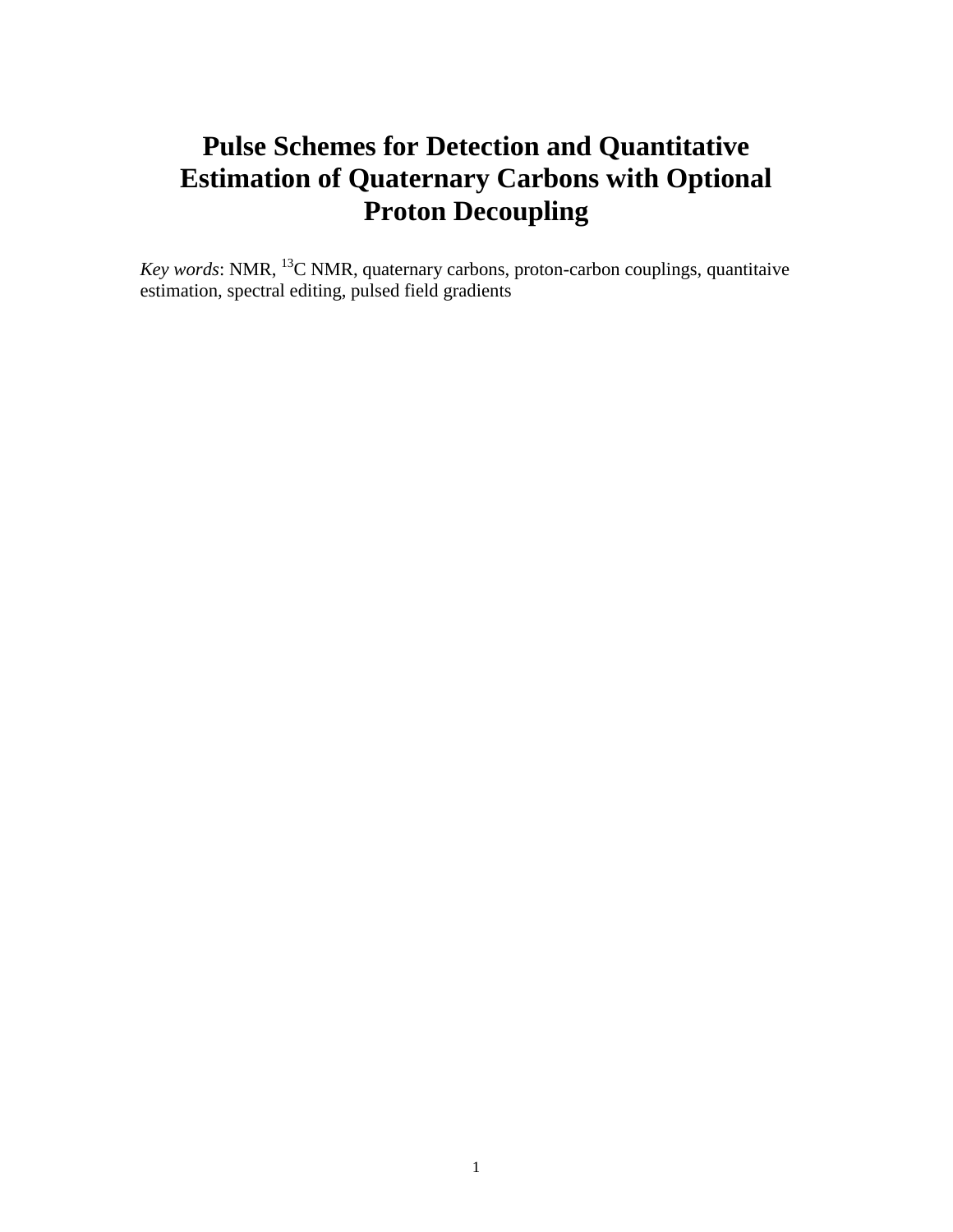### **Abstract**

Four new pulse sequences which suppress primary, secondary and tertiary (CH3, CH<sup>2</sup> and CH) carbons efficiently by creating multiple quantum coherences and then dephasing them by the application of pulsed field gradients without affecting the quaternary carbons are proposed for the detection of quaternary carbons. While two of the schemes incorporate proton decoupling during acquisition, the other two enable observation of long-range proton-carbon couplings, if any, due to the absence of proton decoupling during acquisition. The experimental demonstration for three samples, a hexapeptide  $[(CH_3)_3C-O-CO-Val-Val-Val-Aib-Val-Aib-OCH_3,$  where Aib is methylalanyl residue], cholesteryl acetate and friedelan-7-one are presented.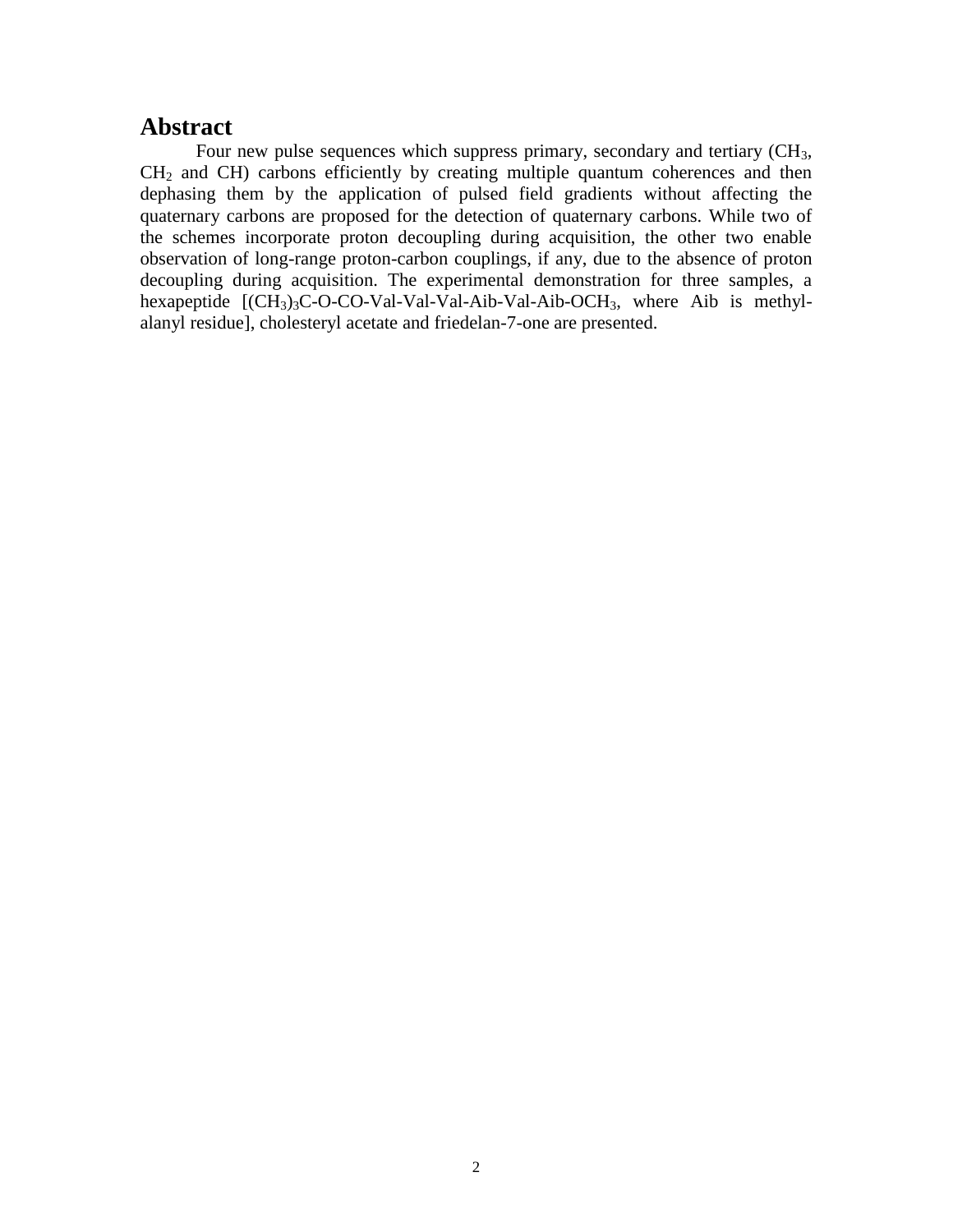## **Introduction**

Spectral editing methods, particularly for  $^{13}$ C-NMR form a very important tool in spectral assignments. They have undergone a lot of evolution with time leading to techniques that are quicker and simpler to perform. While the multidimensional NMR methods are essential for complex systems with large number of interacting nuclei, the use of one-dimensional experiments continues to be important for relatively small molecules for quick and routine analyses of the spectra. As of now, a large number onedimensional  $^{13}$ C experiments are available for the spectral editing with their own advantages and disadvantages (1-16). Some of these techniques are designed for distinguishing and identifying carbons where the spectra provide signals with positive intensity for C and CH<sub>2</sub> carbons and with reversed intensity for CH and CH<sub>3</sub> carbons (1-7). The techniques such as the variants of INEPT (8-10) and DEPT (11-13) detect only protonated carbons with increased sensitivity due to polarization transfer. There are also efforts to completely separate primary, secondary, tertiary and quaternary carbons (14- 15). Recently, the report of a sequence that detects only quaternary carbons suppressing all protonated carbon signals has been published (17). Here the suppression of the protonated carbon signals is achieved using proton decoupling and pulsed field gradients. In the present paper, four new pulse schemes for the detection of quaternary carbons are reported. Two of these schemes enable observation of long-range proton-carbon couplings, if any, due to the absence of proton decoupling. Another advantage of not using proton decoupling is that the possible temperature changes arising from the decoupling power are avoided.

## **Results and Discussion**

Pulse techniques proposed and used for the detection and quantitative estimation of quaternary carbons with or without long-range proton couplings are shown in Figure 1. All the sequences are similar with difference of presence or absence of proton decoupling during relaxation and/or acquisition periods. In all these schemes  $CH<sub>3</sub>$ ,  $CH<sub>2</sub>$  and CH carbons are suppressed, efficiently by creating their multiple quantum coherences and then dephasing using pulsed field gradients. The quaternary carbons pass through unaffected.

Figure 1a involves proton decoupling during relaxation as well as during acquisition and hence it provides quaternary carbon spectrum with maximum sensitivity due to decoupling and nOe effect. Figure 1b is an inverse gated decoupled sequence for obtaining quaternary carbons. This is same as 1a except that decoupling is switched off during relaxation. Hence this sequence provides quaternary carbons without nOe enhancement and hence it is useful for quantitative estimation. Figure 1c is same as 1a except that proton decoupling is switched off during relaxation as well as during acquisition. Due to the absence of decoupling during acquisition, it provides quaternary carbons with long-range proton couplings. However, the absence of decoupling even during relaxation reduces sensitivity because of the absence of nOe effect. Figure 1d is a gated decoupled sequence for obtaining quaternary carbons with long-range proton couplings. This is same as Figure 1a except that decoupling is absent during acquisition and hence it provides quaternary carbons with long-range proton couplings. The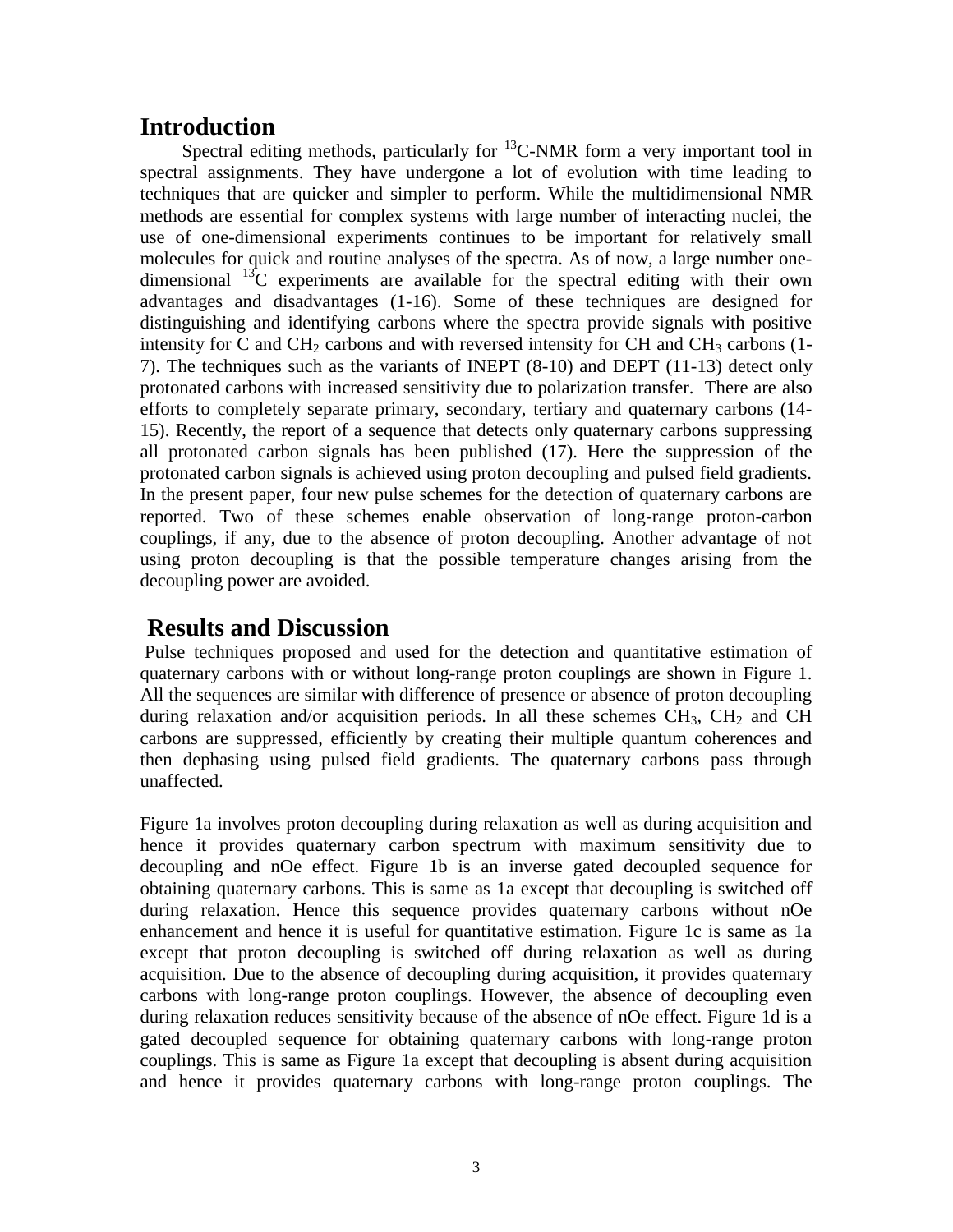advantage of this sequence over 1c is the gain in sensitivity due to decoupling during relaxation.

Detection of quaternary carbons in the recently reported a pulse scheme (Figure 2) is based on decoupling during acquisition to suppress the signals coming from  $CH<sub>2</sub>$ carbons while suppressing other protonated carbons by dephasing using pulsed field gradients (17). The vector picture in Figure 2 represents the simplistic way of visualization of the evolution of magnetization components for C, CH,  $CH<sub>2</sub>$  and  $CH<sub>3</sub>$ carbons at different point of times.

The pulse schemes presented in Figure 1 are similar to the scheme in Figure 2 till the end of the  $2\tau$  period. The difference is in the later part of the sequences wherein, at the end delay  $2\tau$ , an additional proton 90x pulse is incorporated in the new schemes. The evolution of the magnetization in Figure 1a for C, CH, CH<sub>2</sub> and CH<sub>3</sub> carbons is briefly explained below by the product operator formalism. I and S refer to  ${}^{1}H$  and  ${}^{13}C$  spins, respectively (18). Since all the four sequences of Figure 1 are similar, the explanation for Figure 1a is applicable to others as well. The phases of all the pulses are kept constant along x. Gradient pulse pair  $g_1:g_1$  is used to remove the artifacts that might arise due to  $180^\circ$  pulse imperfections and the gradient pulse  $g_2$  is used for dephasing the multiple quantum coherences involving all the protonated carbons.

For quaternary carbons, the first  $90^{\circ}$  carbon pulse creates transverse magnetization  $(-I_v)$ . At the end of the delay period,  $2\tau$ , an echo is formed. This transverse magnetization is converted into  $S_z$  magnetization by the second carbon  $90^\circ$ <sub>x</sub> pulses which does not get affected due to the dephasing gradient pulse, g2. Finally, the last  $90^\circ$ <sub>x</sub> carbon pulse converts the z-magnetization into observable transverse magnetization.

For CH carbons, the first  $90^\circ$ <sub>x</sub> carbon pulse creates transverse carbon magnetization which evolves under the influence of the one bond coupling to proton, for a period  $2\tau$ . When the delay  $2\tau$  is set  $1/2J_{\text{CH}}$ , antiphase magnetization  $(2I_zS_x)$  is created. This antiphase magnetization gets converted into multiple quantum coherence  $(-2I_vS_x)$  with the subsequent carbon and proton  $90^\circ$ <sub>x</sub> pulses. The gradient pulse  $g_2$  dephases these multiple quantum coherences, and thus the signals from CH carbons are suppressed.

For CH<sub>2</sub> carbons, the carbon transverse magnetization created after the first  $90^{\circ}_{\text{x}}$ pulse evolves under the influence of the coupling to two directly attached protons during the delay period,  $2\tau$ . At the end of the evolution for a period of  $2\tau = 1/2J_{\text{CH}}$ , doubly antiphase magnetization  $(-4I_{1z}I_{2z}S_y)$  is created. This doubly antiphase magnetization gets converted into multiple quantum coherences  $(-4I_{1y}I_{2y}S_{z})$  after the subsequent carbon and proton 90 $\degree$ <sub>x</sub> pulses. These coherences are dephased by the gradient pulse,  $g_2$ , and thus the signals arising from  $CH<sub>2</sub>$  are suppressed in this sequences. It may be noted that in the earlier scheme (Figure 2) the  $CH<sub>2</sub>$  carbons get converted into observable doubly antiphase transverse carbon magnetization. Therefore it was required to switch on the decoupler to make this antiphase magnetization unobservable (17).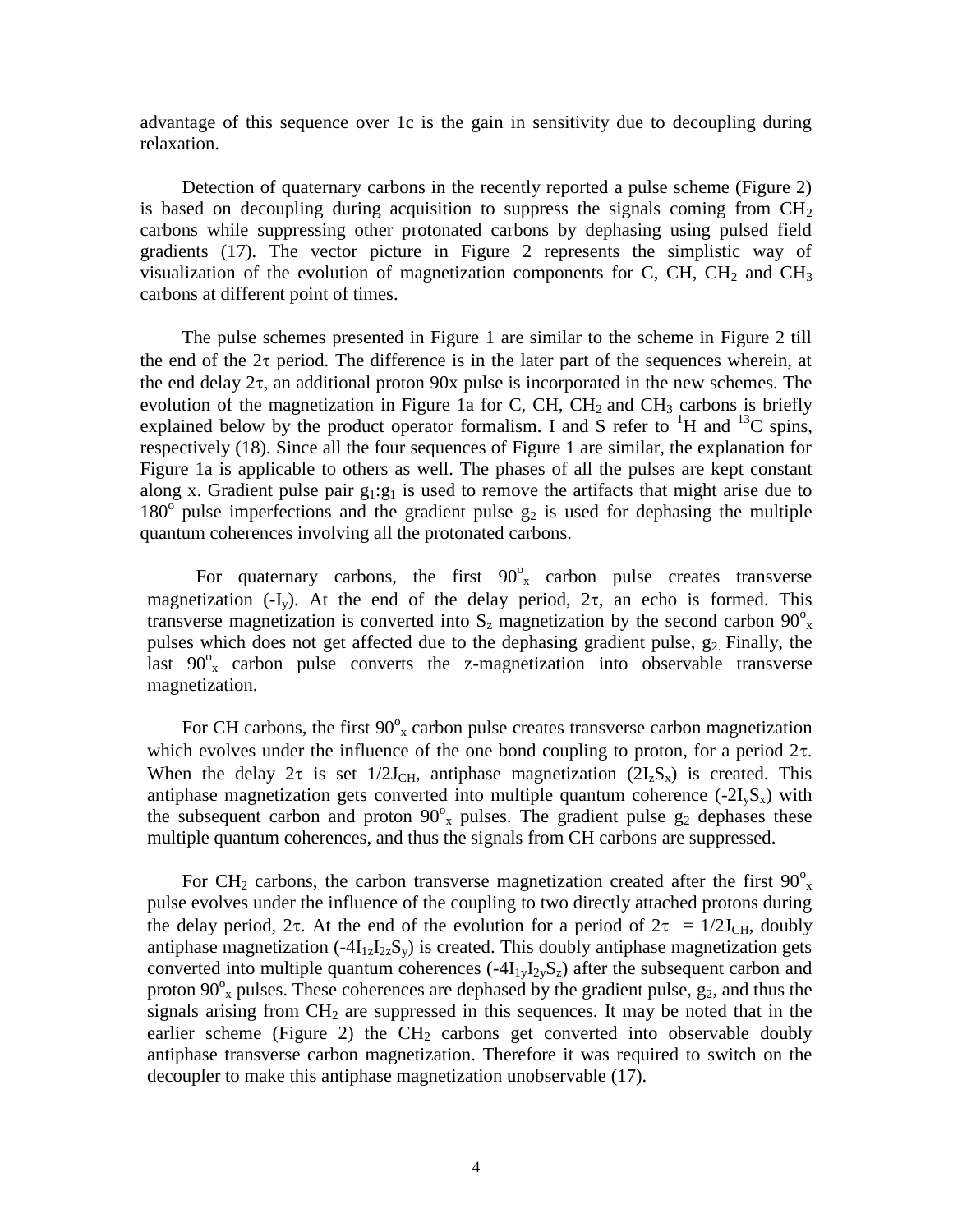Similarly, for CH<sub>3</sub> carbons triply antiphase magnetization of carbon  $(8I_{1z}I_{2z}I_{3z}S_x)$  is created at the end of the delay  $2\tau=1/2J_{CH}$ , due to the coupling of carbon to the three protons which gets converted into multiple quantum coherences  $(-8I_{1y}I_{2y}I_{3y}S_x)$  after the subsequent carbon and proton  $90^{\circ}$ <sub>x</sub> pulses. The gradient pulse  $g_2$  dephases multiple quantum terms and hence the  $CH<sub>3</sub>$  carbons are also suppressed by this experiment.

Thus, in all the pulse schemes of Figure 1, protonated carbons are suppressed completely while passing only quaternary carbons. It is also clear that the need of proton decoupling is not necessary during acquisition. Hence it is possible to observe longrange proton-carbon couplings, if any when the proton decoupler is turned off during acquisition (Figure 1c and 1d). However, introduction of proton decoupling enables quaternary carbon detection with higher sensitivity due to narrow signals (Figure 1 a and 1b).

#### **Experimental**

Experiments using the new pulse schemes are demonstrated on a hexapeptide  $[(CH<sub>3</sub>)<sub>3</sub>C-O-CO-Val-Val-Val-Aib-Val-Aib-OCH<sub>3</sub>, where Aib is methyl-alanyl residue],$ cholesteryl acetate and friedelan-7-one. All the spectra were recorded on a Bruker Avance 300 spectrometer equipped with z gradient accessory at 298 K temperature. The spectra were obtained on a 5 mm QNP probe with a spectral width of 15000, 32 K data points. The spectra were recorded with different number of scans varying from 16 to 200 for different sample and pulse schemes.

Figure 3, 4 and 5 show the <sup>13</sup>C spectra of the hexapeptide, up-field regions of cholesteryl acetate and friedelan-7-one, respectively, in CDCl<sub>3</sub> solvent. The structures the compounds are shown on top of the respective spectrum. Normal proton decoupled  $^{13}C$ spectra are shown in (a**)**, Spectra shown in (b) are the respective SEFT sequence showing positive signals for quaternary carbons and negative signals for  $CH$  and  $CH<sub>3</sub>$  carbons (there are no  $CH_2$  carbons in the hexapepte, Figure 3). Spectra (c) are obtained from the pulse scheme shown in Figure 2 for comparison. The spectra (d), (e), (f) and (g) are obtained from the pulse schemes shown in Figure 1a, 1b, 1c and 1d, respectively. The  $2\tau$ delay for the spectra (c) to (f) are set to 3.7, 4.2 and 4.2 ms for hexapeptide, cholesteryl acetate and friedelan-7-one, respectively.

It is clearly seen from the spectra (c) to (g) in Figures 3, 4 and 5 that the nonquaternary carbons are completely suppressed leaving behind only quaternary carbons. Quaternary carbons marked with asterisks in the structure of the peptide are observed in the spectra 3c to 3g between 50 and 85 ppm, while the others observed between 155 and 180 ppm are those coming from carbonyl carbons. It is seen from the spectra that the pulse schemes of Figure 1a and 1b provide sharp signals (spectra d and f) due proton decoupling and they are comparable with the spectra (c) obtained from the recently published scheme (Figure 2). Further due to the absence of decoupling during relaxation delay in Figure 1b, no enhancement of the signals occurs by the nOe effect and hence the spectra e obtained from this sequence can be used for quantitative estimation of the signals when recorded with sufficiently long relaxation delay.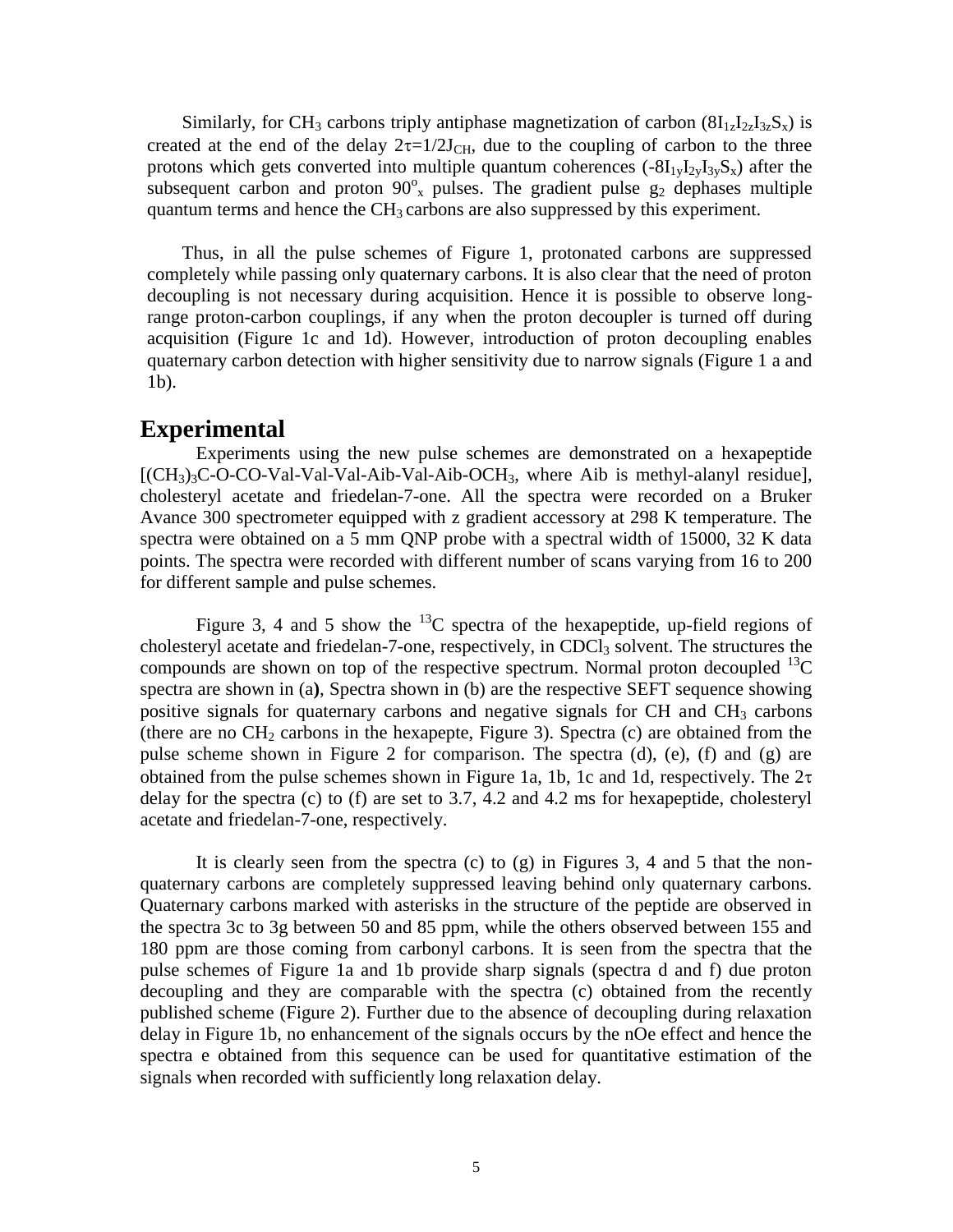As expected the quaternary signals in the spectra g and h are broad due to the large number long-range proton-carbon couplings. It is possible to observe well resolved multiplet structure for quaternary carbons from the systems with fewer number of long range coupled protons. Clearly, the sensitivity of the spectra (spectra g) obtained from scheme of Figure 1d is higher when compared to those obtained from Figure 1c (spectra e) due the gated decupling which enhances the signal intensity by nOe effect.

It is demonstrated that the sequence of Figure 2 is not critically dependent on the precise value of parameters such as the delay  $\tau$  and the pulse widths (17). Similarly, we find that the sequences reported in this article are not critically dependent on the above parameters.

#### **Conclusions**

The spectral editing methods presented here for quaternary carbon detection are basically one-dimensional sequences with fewer number of RF pulses. It is noticed from the results of the proposed sequences that the quality of suppression of non-protonated carbons is extremely good. These, along with the tolerance of the pulse schemes to variations in the delay  $\tau$  and the pulse widths appear to be important for routine applications. They also promise to play important role for the applications to systems with  $T_2$  limiting cases as well as for low concentrated systems.

#### Acknowledgement

The authors are thankful to Professor. P. Balaram for graciously providing the peptide sample.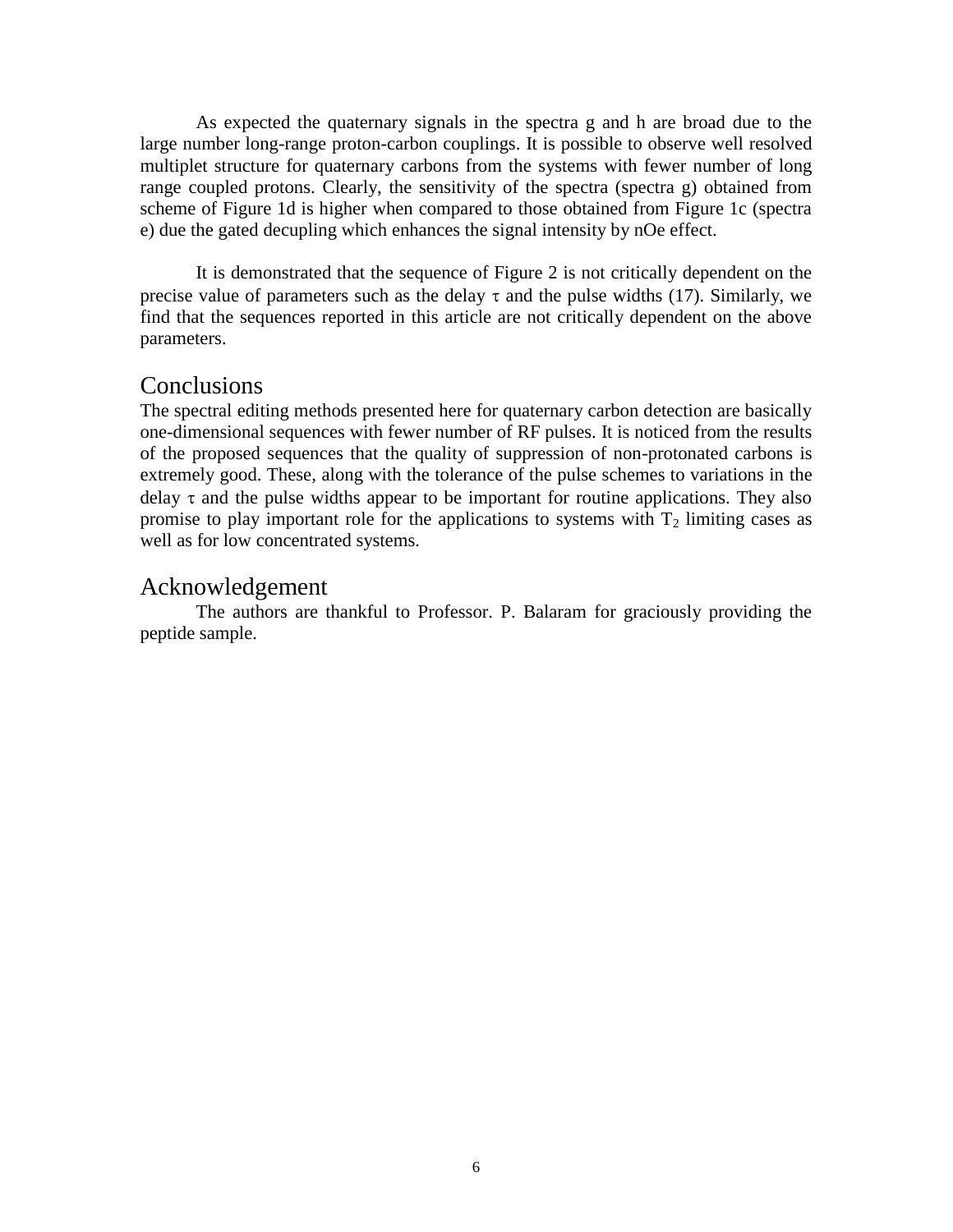#### **REFERENCES**

- 1. Brown DW, Nakashima TT, Rabenstein DL. *J. Magn. Reson.*, 1981; **45**: 302-314.
- 2. Le Cocq C, Lallemand JY. *J. Chem. Commun.*, 1981; 150-152.
- 3. Patt S, Shoolery JN. *J. Magn. Reson.*, 1982; **46**: 535-539.
- 4. Madsen JC, Bildsoe H, Jakobsen H, Sorensen OW. *J. Magn. Reson.,* 1986; **67**: 243-257.
- 5. Torres AM, Nakashima TT, McClung RED. *J. Magn. Reson. Ser. A*, 1993; **101:**  285-294.
- 6. Homer J, Perry MC. *J. Chem. Soc. Chem. Commun.*, 1994; 373-374.
- 7. Homer J, Perry MC. *J. Chem. Soc. Perkin Trans.,* 1995; 533-536.
- 8. Morris GA, Freeman R. *J. Am. Chem. Soc.*, 1979; **101**: 760-762.
- 9. Burum DP, Ernst RR. *J. Magn. Reson*., 1980; **39**: 163-168.
- 10. Sorensen OW, Ernst RR. *J. Magn. Reson.*, 1983; **51**: 477-489.
- 11. Bendall MR,. Doddrell DM, Pegg DT. *J. Am. Chem. Soc.*, 1981; **103**: 4603-4605.
- 12. Dodrell DM,. Pegg DT, Bendall MR. *J. Magn. Reson.*, 1982; **48**: 323-327.
- 13. Schenker KV, Philipsborn Wv. *J. Magn. Reson.*, 1986; **66**: 219-229.
- 14. Bildose H, Donstrup S, Jakobsen HJ, Sorensen OW. *J. Magn. Reson.*, 1983; **53**: 154-162.
- 15. Sorensen OW, Donstrup S, Bildose H, H. J. Jakobsen HJ. *J. Magn. Reson.*, 1983; **55**: 347-354.
- 16. Derome AE, In *Modern NMR Techniques for Chemistry Research*, Organic Chemistry Series, Volume 6, Baldwin JE (Ed), Pergamon Press, Oxford, 1987; 259-262.
- 17. Nagana Gowda GA, *Magn. Reson. Chem*., 2001; **39**: 581-585.
- 18. Sorensen OW, Eich GW, Levitt MH, Bodenhausen G, Ernst RR. *Prog. NMR Spectrosc.*, 1983; **16**: 163-192.

## **Figure captions**

- **FIG. 1**. Pulse schemes for quaternary carbons detection. Thin and thick filled bars represent 90 $^{\circ}$  and 180 $^{\circ}$  pulses, respectively. The default phase for the pulses is x. Gradient pulse pair  $g_1:g_1$  remove the artifacts caused by the imperfect  $180^\circ$ pulses and the pulse, gradient  $g_2$  is used for dephasing multiple quantum coherences involving protonated carbons. The duration and strength of the gradients used are  $g_1 = (1.0 \text{ ms}, 5 \text{ G/cm})$ ;  $g_2 = (1.5 \text{ ms}, 10 \text{ G/cm})$ . (a) Pulse scheme for providing quaternary carbons with decoupling during relaxation as well as acquisition. (b) Inverse gated decoupled sequence for obtaining quaternary carbons for quantitative estimation (c) Pulse scheme for quaternary carbon detection with long-range proton couplings. Note that proton decoupler is off both during relaxtion and acquisition. (d) Gated decoupled pulse sequence for obtaining quaternary carbons with long-range proton couplings and enhanced sensitivity due to nOe effect.
- **FIG. 2**. PFG-QCD pulse sequence for selective detection of quaternary carbons (17). Thin and thick filled bars represent 90° and 180° pulses, respectively. Gradient pulse pair  $g_1:g_1$  is used to remove the artifacts caused by the imperfect 180 $^{\circ}$  pulses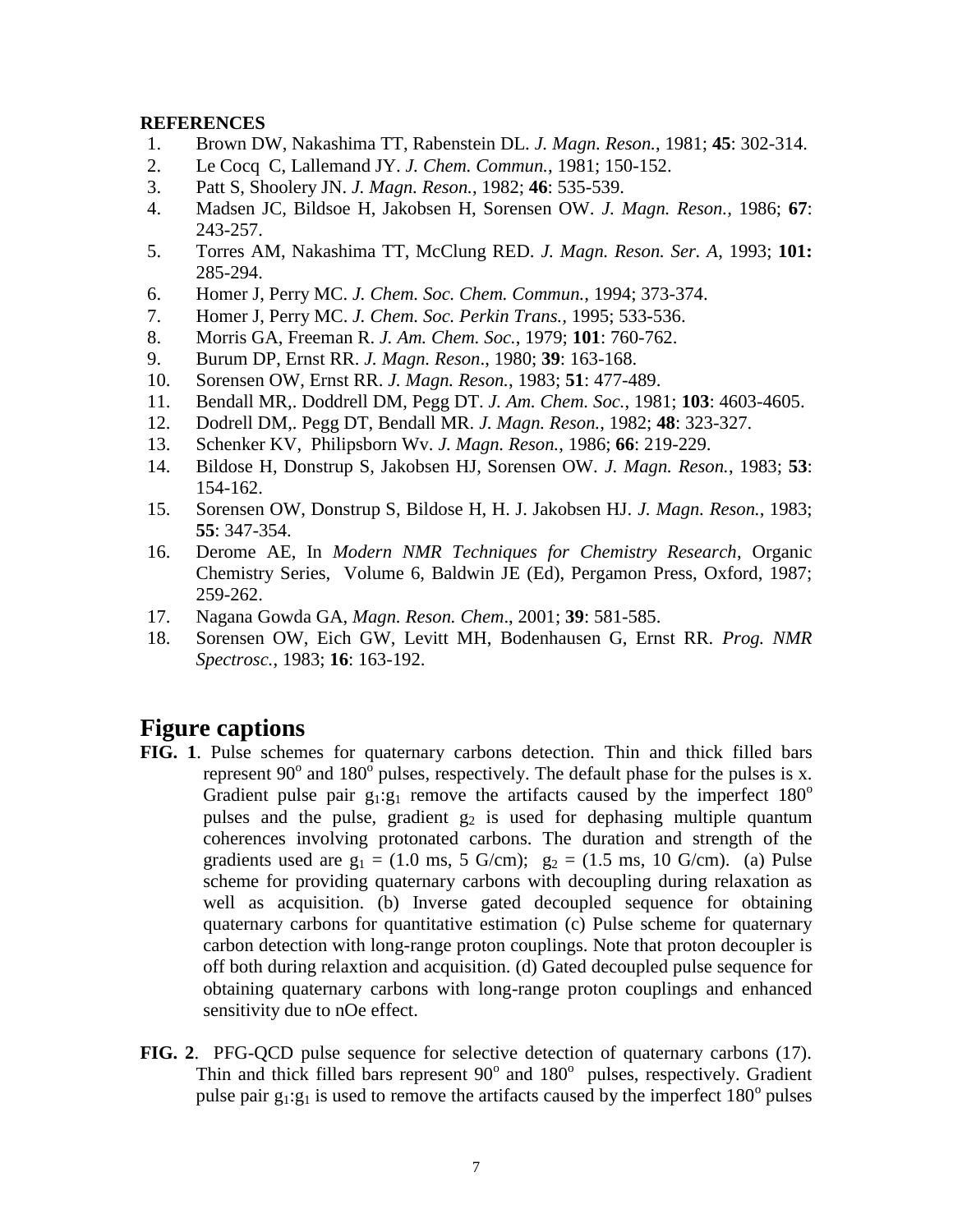and the pulse,  $g_2$  is a z-filtering gradient. The evolution of the product operators at different time points *a*, *b*, *c* and *d* is depicted by the vector pictures for C, CH,  $CH<sub>2</sub>$  and CH<sub>3</sub> carbons. The duration and strength of the gradients are  $g<sub>1</sub> = (1.0 \text{ ms},$ 5 G/cm);  $g_2 = (1.5 \text{ ms}, 10 \text{ G/cm}).$ 

- **FIG. 3.** <sup>13</sup>C spectra in CDCl<sub>3</sub> solvent of 20 mmol<sup>-1</sup> hexapeptide with its structure shown at the top of the figure. (a) Normal proton decoupled  $^{13}$ C spectrum; (b) SEFT spectrum showing positive signals for quaternary carbons and negative signals for  $CH$  and  $CH<sub>3</sub>$  carbons; (c) Spectrum obtained using the pulse sequence shown in Figure 2 with; (d) Spectrum obtained from pulse scheme of Figure 1a. Quaternary carbons seen between 50 and 85 ppm are observed re marked with asterisks in the structure. (e) Spectrum obtained from pulse schemes Figure 1b for quantitative estimation; (f) Spectrum obtained from pulse scheme of Figure 1c. Note the lines are broad due to long-range proton couplings (g) Spectrum obtained from pulse scheme of Figure 1d. Here the lines are broad due to long-range proton coupling but the intensities are much higher when compared to f due to the enhancement of the signals by decoupling during relaxation. The spectra c to g are obtained with a  $2\tau$  delay of 3.7 ms.
- **FIG. 4.** Part of the <sup>13</sup>C spectra of 100 mg ml<sup>-1</sup> cholesteryl acetate in CDCl<sub>3</sub> solvent recorded with  $2\tau$  delay of 4.2 ms. The pulse schemes used for obtaining the spectra (a) to (g) are same as those mentioned for Figure 3, respectively.
- **FIG. 5.** Part of the  $^{13}$ C spectra of 40 mg ml<sup>-1</sup> friedelan-7-one in CDCl<sub>3</sub> solvent recorded with  $2\tau$  delay of 4.2 ms. The pulse schemes used for obtaining the spectra (a) to (g) are same as those mentioned for Figure 3, respectively. A dispersive signal around 41 ppm observed in g is an instrumental artifact.